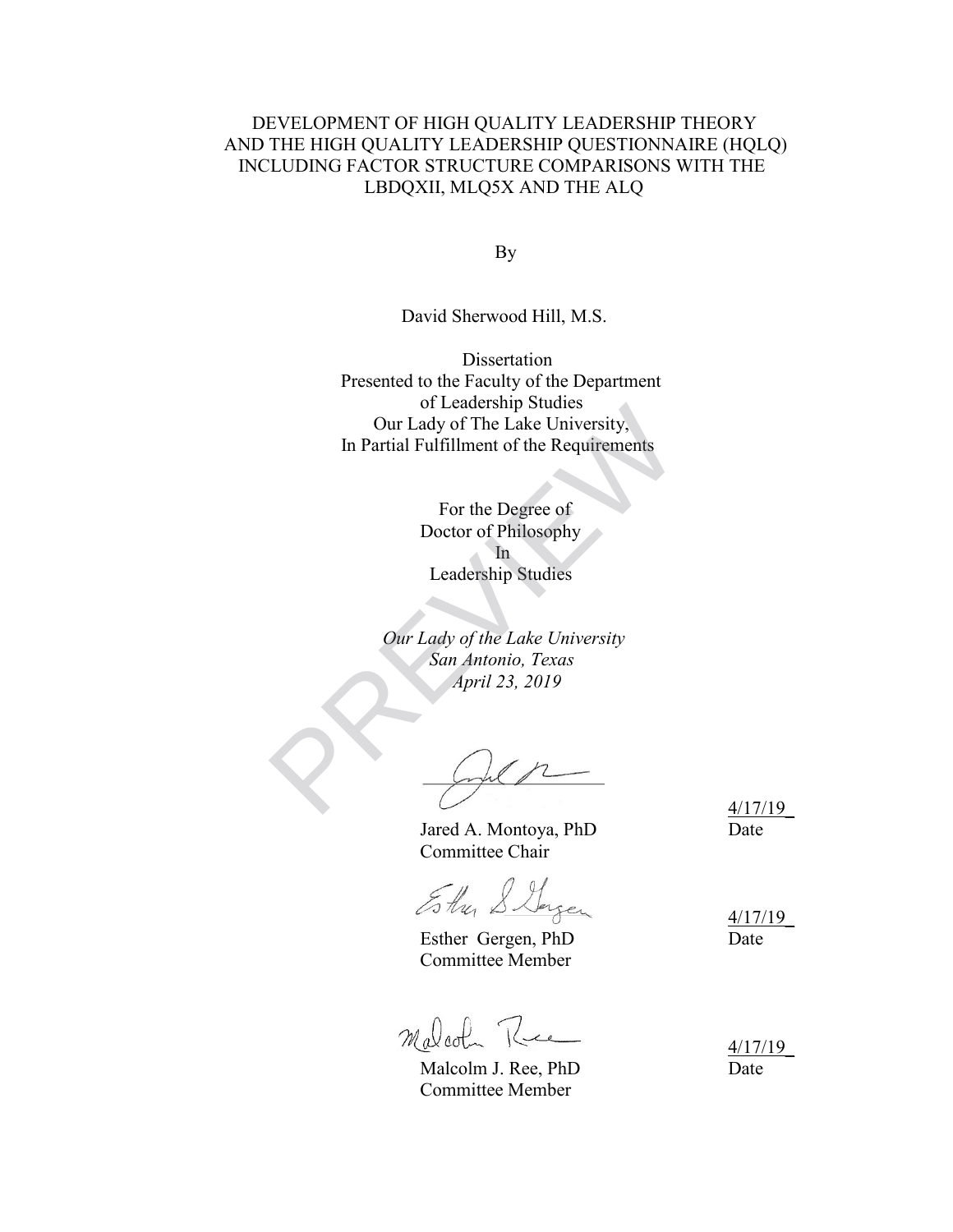ProQuest Number: 13864190

All rights reserved

INFORMATION TO ALL USERS The quality of this reproduction is dependent upon the quality of the copy submitted.

In the unlikely event that the author did not send a complete manuscript and there are missing pages, these will be noted. Also, if material had to be removed, a note will indicate the deletion.



ProQuest 13864190

Published by ProQuest LLC (2019). Copyright of the Dissertation is held by the Author.

All rights reserved.

This work is protected against unauthorized copying under Title 17, United States Code Microform Edition © ProQuest LLC.

> ProQuest LLC. 789 East Eisenhower Parkway P.O. Box 1346 Ann Arbor, MI 48106 - 1346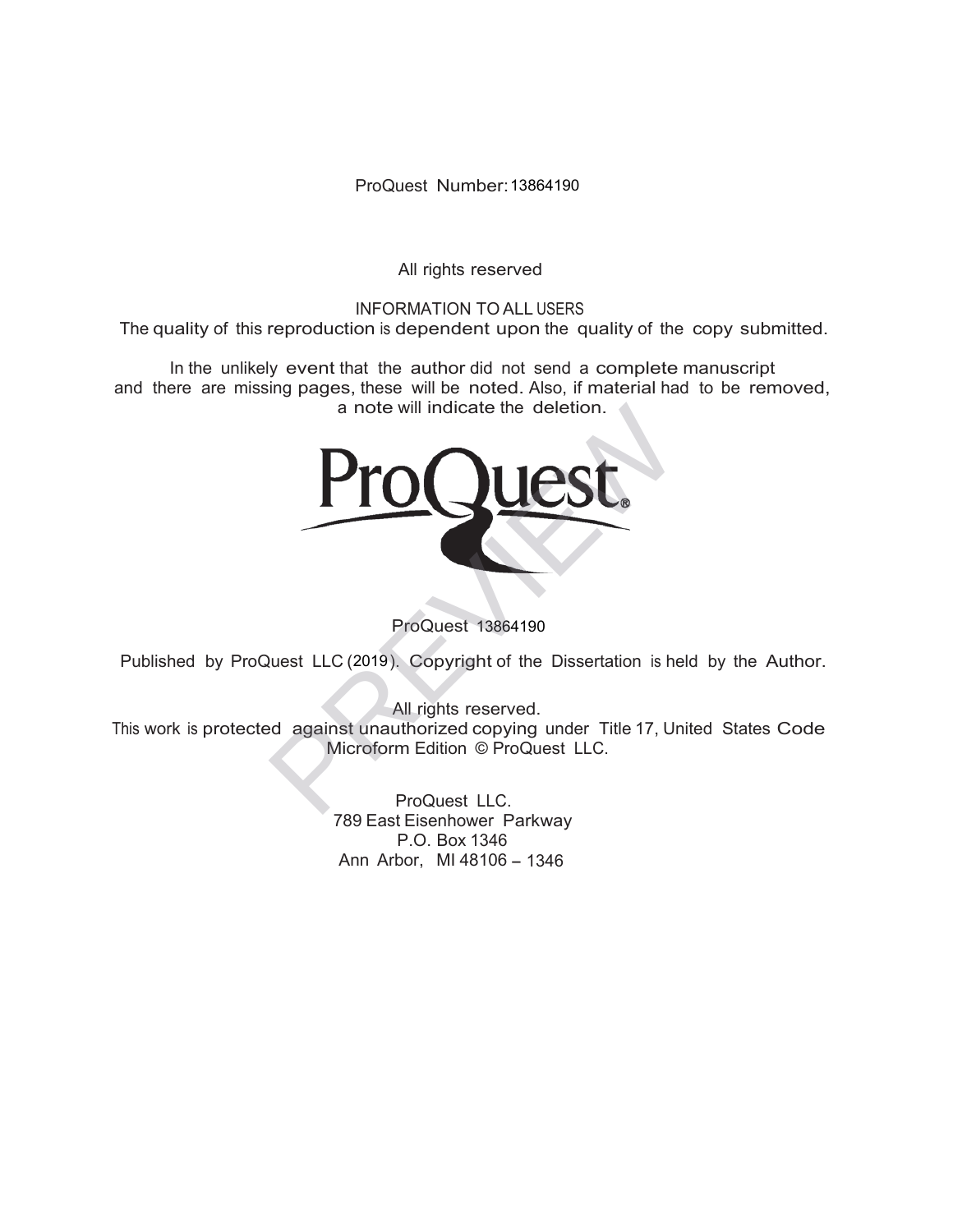### **ABSTRACT**

This dissertation is a summarized and documented step-by-step development process utilized in the creation and development of a new leadership theory called High Quality Leadership (HQL) Theory. Also advanced is a new corresponding measurement instrument called the *High Quality Leadership Questionnaire* (HQLQ) which provides empirical support for the theory. HQL Theory proposes that individuals utilize their own unique background, learning and growth experiences, and just as importantly (perhaps even more importantly) their own unique and personal core values and principles when leading others. HQL Theory posits that both - experience and values - are critically important constructs to becoming a "high quality leader." HQL Theory defines these constructs as: 1. Capacity (effective / technically competent to lead) and 2. Compass (moral / ethical / high personal values / principles to lead). It follows that the HQLQ was created to measure these constructs. Using the processes of Q-sort, item analyses, and finally, multi-phased confirmatory factor analyses (CFA's), the HQLQ's discriminant validity was confirmed and validated as a new, unique theoretical construct to be included within the body of knowledge on leadership studies. HQL Theory – along with its HQLQ - can be a usable model and instrument for current and future research. This was illustrated by CFA and comparing the HQLQ to three of the most popular scholarly instruments used for measuring leadership: *Leader Behavior Description Questionnaire*  (LBDQ XII), *Multifactor Leadership Questionnaire 5X* (MLQ 5X), and *Authentic Leadership Questionnaire* (ALQ). The HQLQ was developed and is intended for use by leadership scholars, as well as for use by leadership practitioners (e.g., management, executives, executive recruiters, corporate HR staff, hiring managers). about a personal core values and series and series and values and series and values as and values and values and values and values and values and values and values in HQL The experience and values in HQL The experience in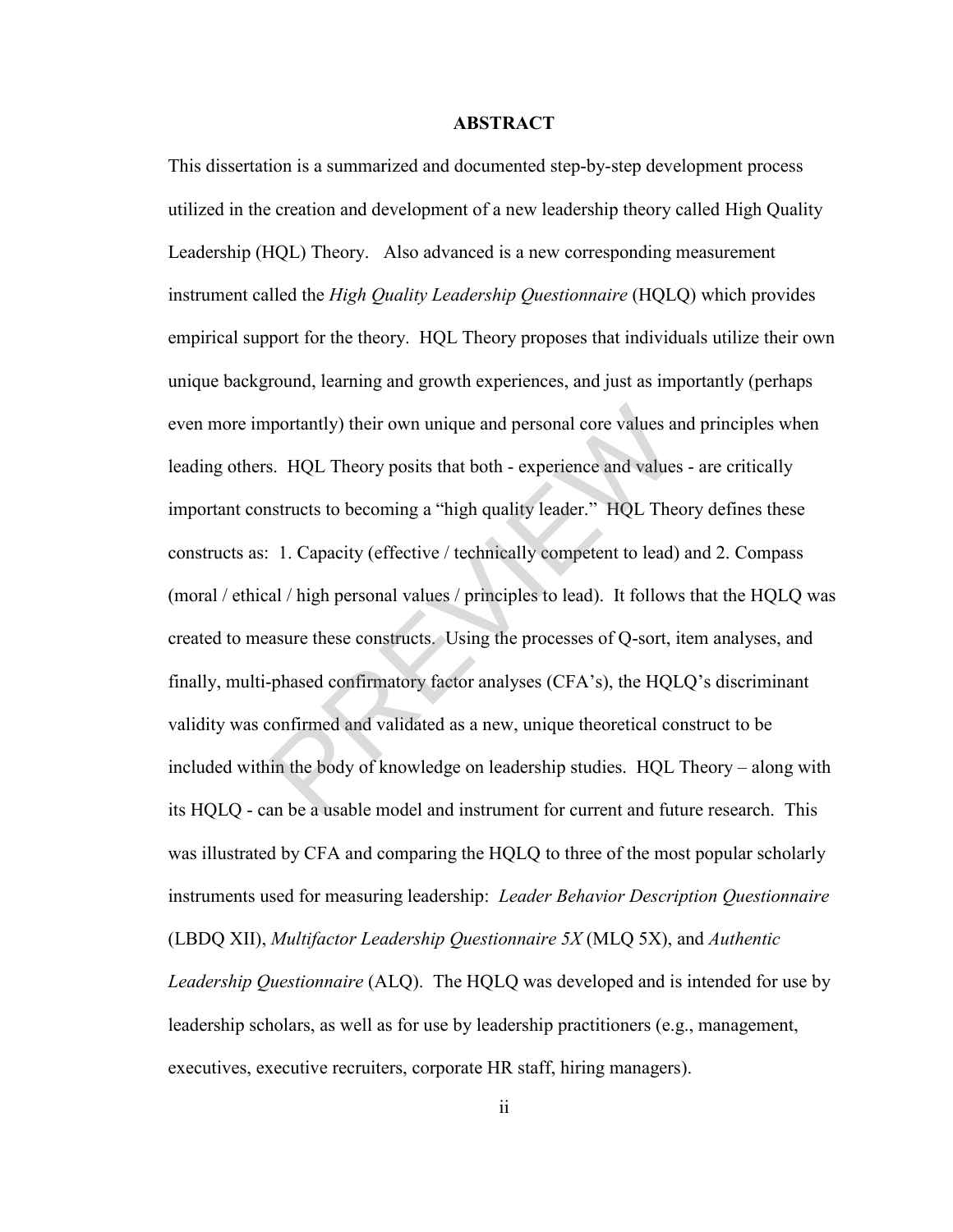# **TABLE OF CONTENTS**

| Variables (HQLQ and Comparable Instruments): Research Area 3  13 |  |
|------------------------------------------------------------------|--|
| Comparable Instrument Conceptual Definitions: Research Area 3 13 |  |
|                                                                  |  |
|                                                                  |  |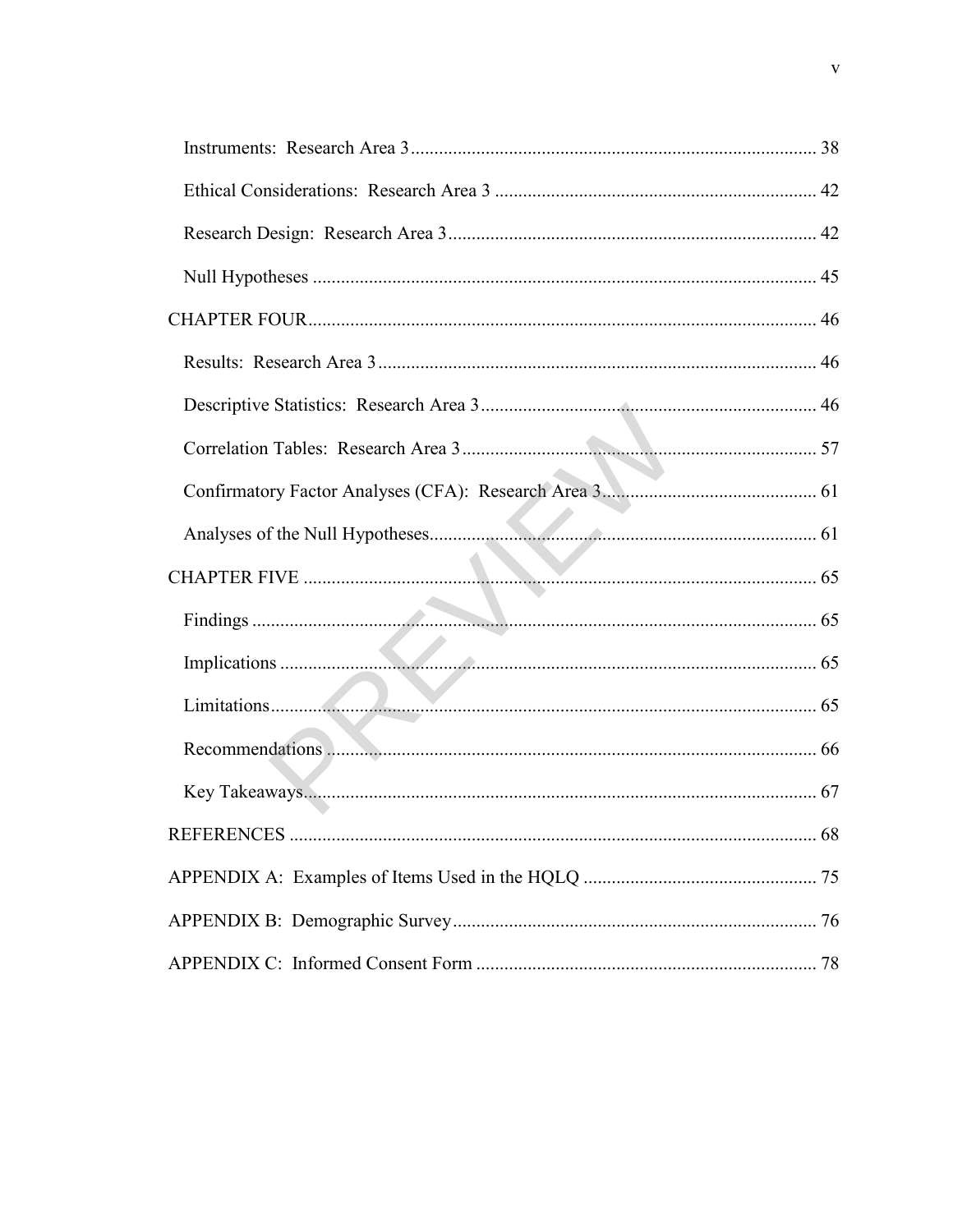## **LIST OF FIGURES**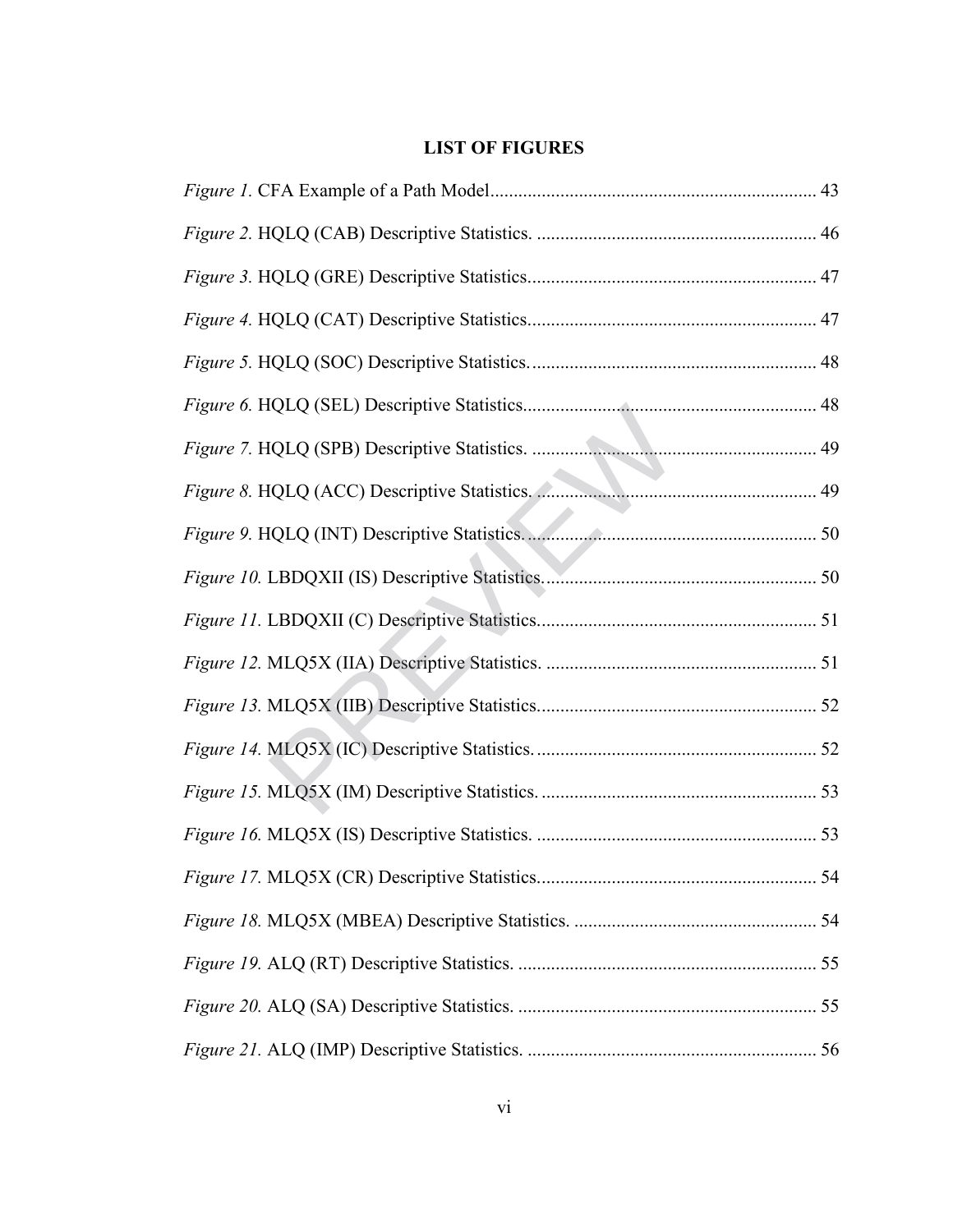*Figure 28.* Potential for Future Research: HQLQ Scoring Grid .................................. [67](#page--1-1) PREVIE[W](#page--1-1)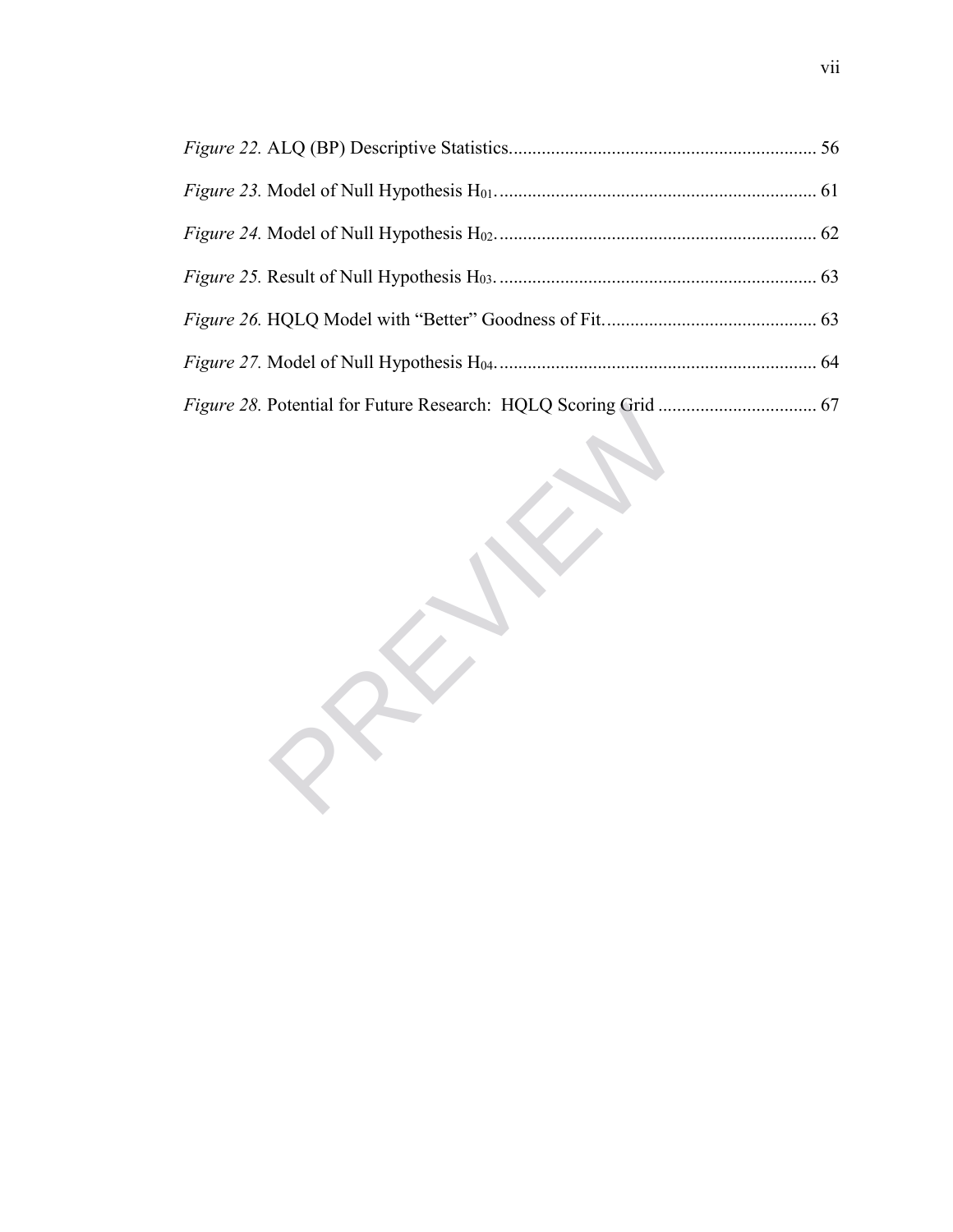# **LIST OF TABLES**

| Table 3: Summary of Comparable Instrument Development Methods 29             |  |
|------------------------------------------------------------------------------|--|
|                                                                              |  |
| Table 5: Cronbach's Alpha for Research Area 2 and Research Area 3 Samples 39 |  |
|                                                                              |  |
|                                                                              |  |
|                                                                              |  |
|                                                                              |  |
|                                                                              |  |
|                                                                              |  |
|                                                                              |  |
|                                                                              |  |
|                                                                              |  |
|                                                                              |  |
|                                                                              |  |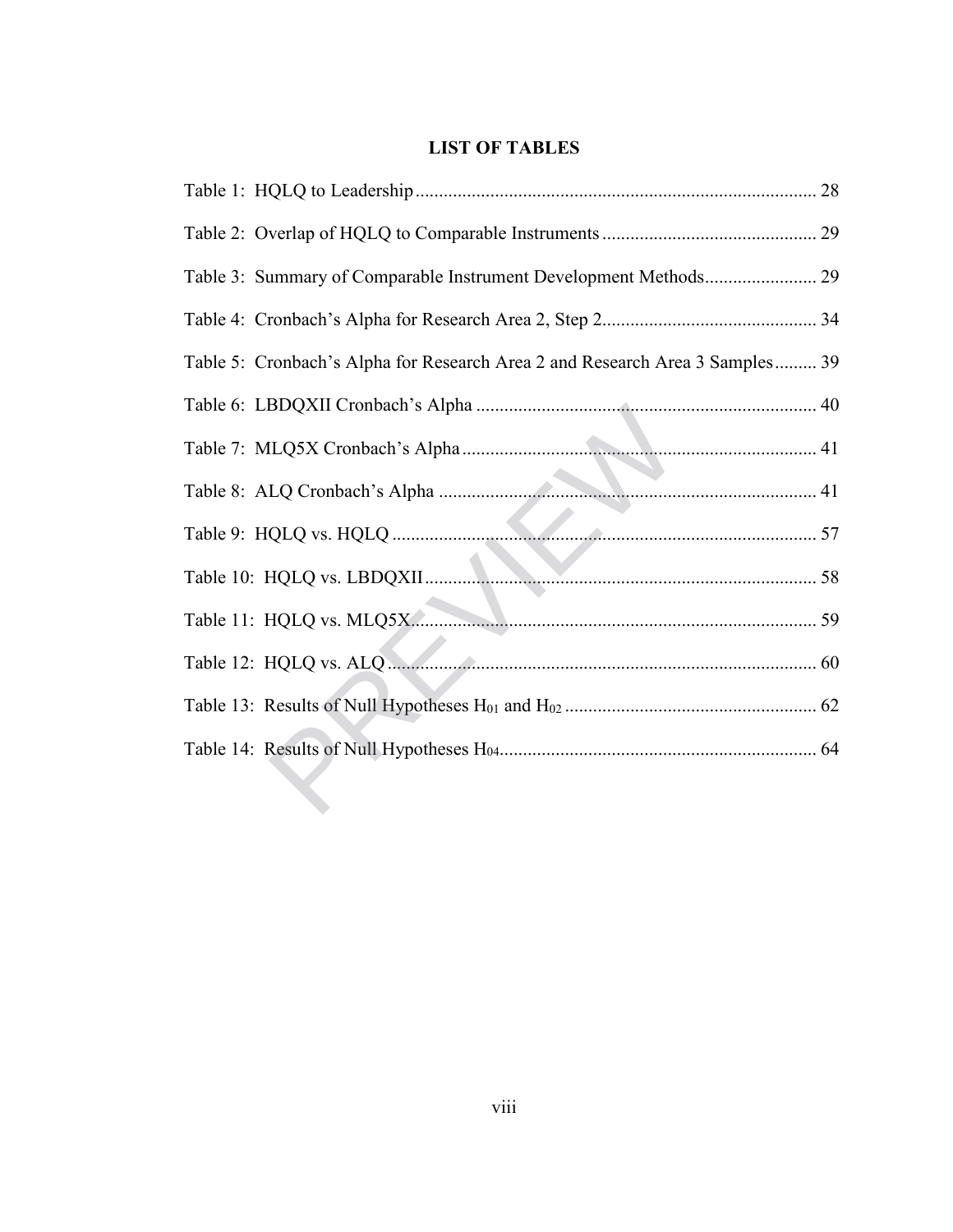#### **ACKNOWLEDGEMENTS**

First and foremost, I want to acknowledge and dedicate this research to my God and Jesus, my Lord and Savior, for seeing me through so much these past 8 years. With God's grace, vision and love, I am still here to write this. And if it is to be God's will, I pray that God grants me a pure heart and the opportunity to put this research to good use. In this research, the reader will find that leaders who demonstrably and openly worship a "Higher Power" are central to HQL Theory. Thank you, God. Thank you, Jesus. Thank you, Holy Spirit. This Trinity inspired me to create HQL Theory.

Earning a PhD at Our Lady of the Lake University (OLLU) here in San Antonio, TX was a team effort. My PhD journey began with an email to Dr. Malcolm Ree (a cofounder of the Leadership Studies PhD program here at OLLU). Following that, an inperson meeting was held with Dr. Phyllis Duncan. That was 8 years ago, and I went on to complete my M.S. in Organizational Leadership (as Dr. Duncan advised). I began my PhD journey in the Fall of 2012. And *quite* a journey it has been! er" are central to HQL Theory. Thank you, God. Than<br>irit. This Trinity inspired me to create HQL Theory.<br>ng a PhD at Our Lady of the Lake University (OLLU) h<br>m effort. My PhD journey began with an email to Dr. N<br>e Leadersh

By my third semester in 2013, I considered Dr. Mark Green a respected and trusted mentor for leadership studies at OLLU (Dr. Green was also a co-founder of the Leadership Studies PhD program). I met in-person with him to discuss my research goal – which was to create my own leadership theory and instrument. Dr. Green told me it could be done but it would be difficult. He was encouraging, as he always is. However, he warned that since the beginning of the Leadership Studies program in the late 1990's, no PhD student had ever taken on such a dissertation research project, so my dissertation was to be a first. I now understand why my research *was* as he advertised: "difficult."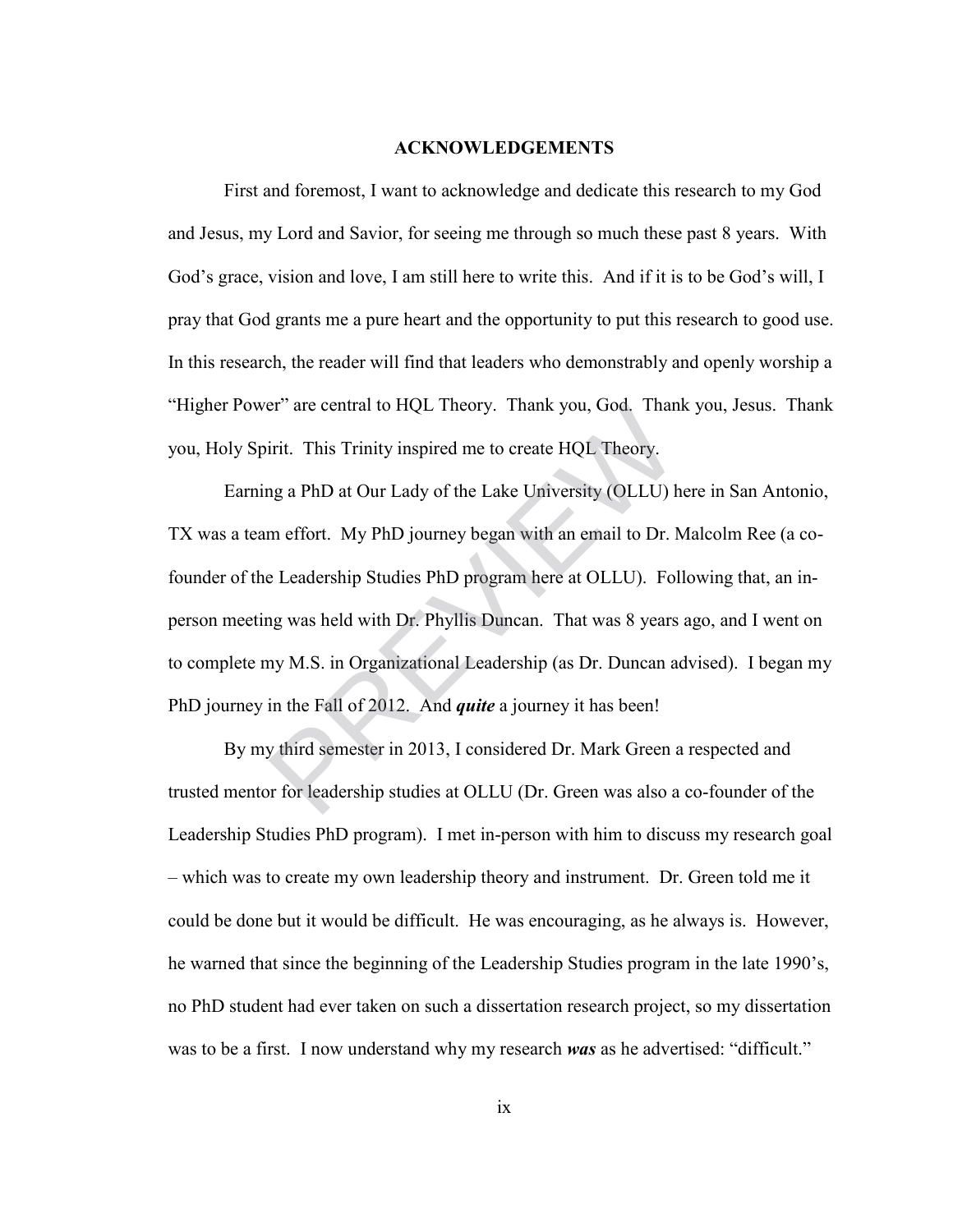However, through it all, if I were given a chance to do it all over again, I would not change a thing. I learned much - mostly by error – yet the victory was sweeter because of this.

Of course, I had help. A *lot* of help. I am grateful for my Dissertation Committee Chair, Dr. Jared Montoya, for "sticking with me" over the 5 years we worked together on this. All under his loving coaching and guidance. He was the best "chair" I could have prayed for, and a huge "thank you" goes out to him! He's the best! And I love him like a brother!

My dear wife Kristie has been a soulmate of mine during this whole process with me every step of the way, and I love her so much. She lovingly tolerated the hundreds of hours I was locked away in my home office. Words cannot describe my love and appreciation for her. Thank you, Kristie.

My mother Dorene Hill and my brother Dan Hill have been a tremendous support group for me, and I thank them both! To my deceased father, Lt. Col. Sherwood S. Hill, I simply want to say thank you for your love. You left me a legacy of being Godly, kind, faithful, hard-working, and dedicated to completing a task – and this dissertation took all of that. And to my loving Rottweiler "puppy" Sam (he has also since passed) who was faithfully there every morning at 4am, by my side in my home office, as I wrote and studied. and a huge "thank you" goes out to him! He's the best!<br>ear wife Kristie has been a soulmate of mine during this<br>y step of the way, and I love her so much. She lovingly<br>nours I was locked away in my home office. Words can<br>i

I want to thank and acknowledge my beloved pastor at Oak Hills Church, Max Lucado, for he is my human conduit to God. He tremendously strengthens my faith and gave me the inspiration for one of my leadership theory's key construct domains: Spiritual Behavior. In meeting one on one with him, during my PhD journey, Max told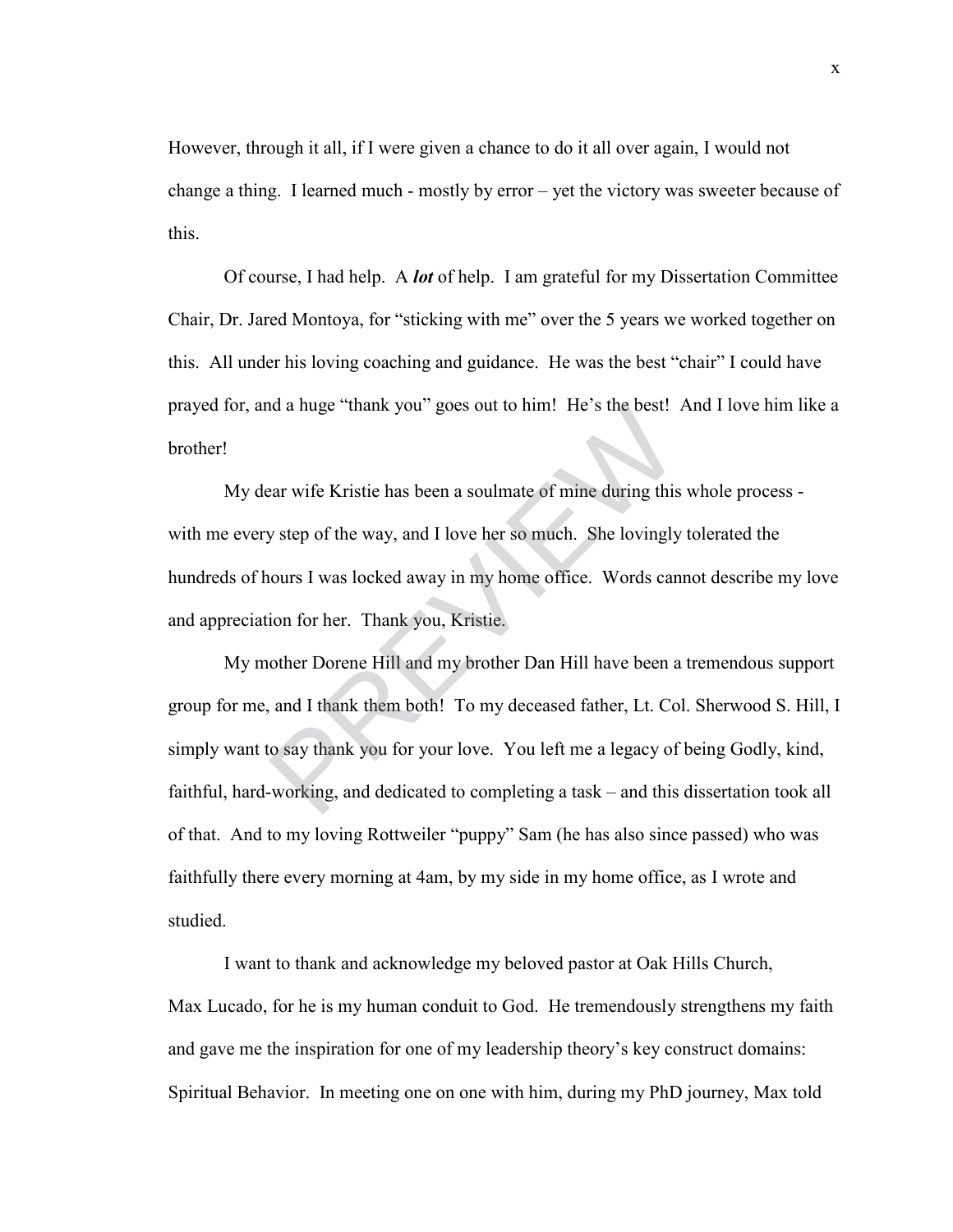me that he believed even a non-believer in God wants their leader to be accountable to, and yes, believe in, a "Higher Power". Max, I can now say, through my scholarly research, you were right! Thank you!

The faculty professors and staff at OLLU in the leadership studies program are second to none! The best, period. Thank you to each and every professor that instructed me and had the patience and calm to deal with my crazy questions, intellectual curiosity, and incessant stubbornness. You all deserve a raise for putting up with me!

Thank you to my beloved Cohort 22 on the San Antonio campus. You (all sixteen of you who completed classes with me on our final day) have truly become my best friends. Without your support, I never would have gotten through this. You made the 100+ Saturdays (8 hours on campus, ever-other Saturday) a fun and family atmosphere. We became family. I can never thank you enough! A subset of Cohort 22 was OCEAN's 22 (you know who you are); a hug and a big thank you! We were strangers in 2011, but strangers no more! stubbornness. You all deserve a raise for putting up w<br>
s you to my beloved Cohort 22 on the San Antonio cam<br>
ompleted classes with me on our final day) have truly b<br>
nout your support, I never would have gotten through th

Finally, to my beloved Dissertation Committee: Dr. Montoya, along with Dr. Esther Gergen and Dr. Malcolm Ree. All three of you are remarkable leaders in your own right. You were tremendously dedicated to making me the best I could be with this research. I want to extend to you also a huge virtual hug. Your deep wisdom and spot-on mastery about leadership studies, and your empirical and statistical guidance was essential to making it through this challenging and long process. You continually stimulated my creative and entrepreneurial spirit. May God bless all three of you, and I will call you my friends for the rest of my life!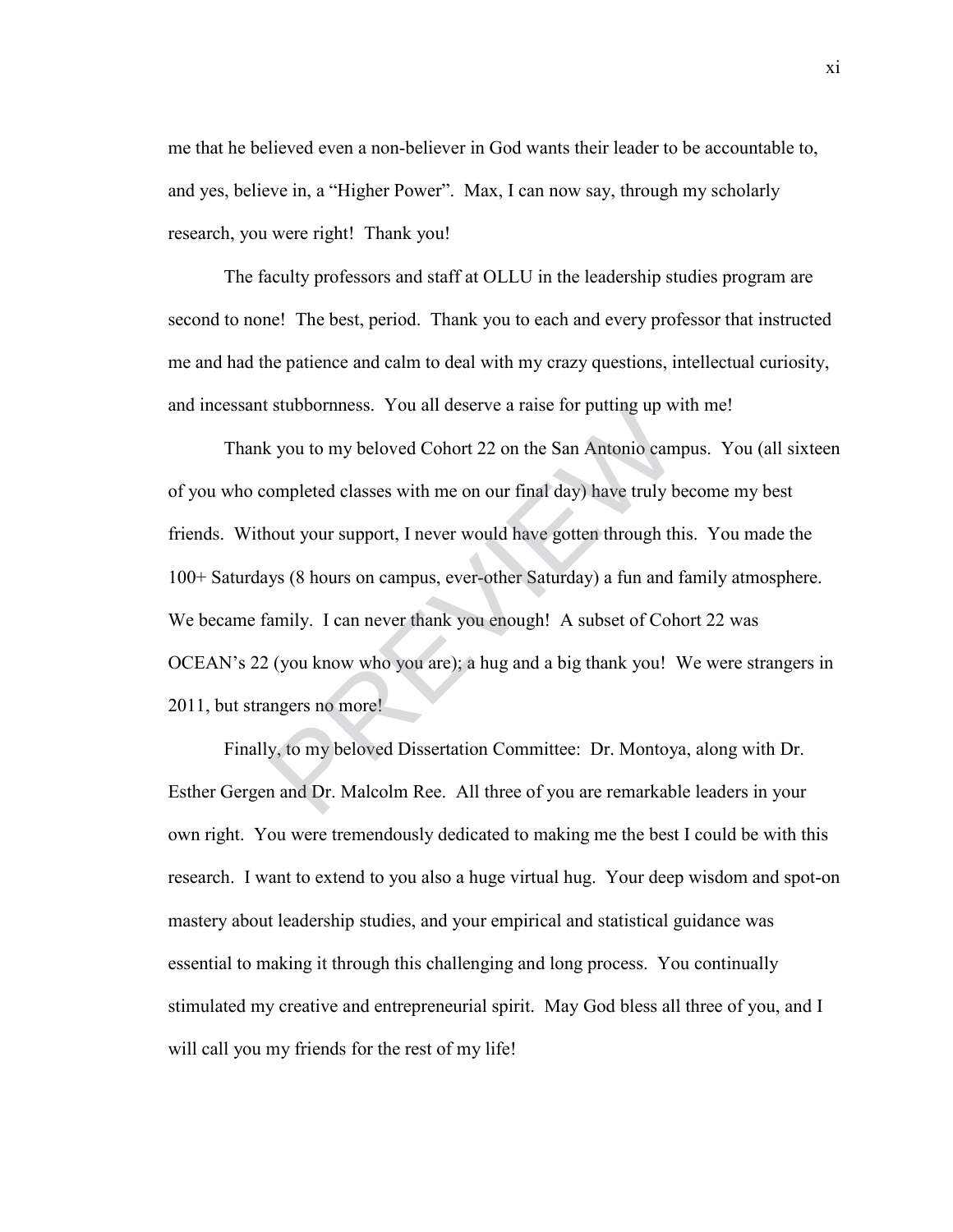### **CHAPTER ONE**

### **Introduction**

This dissertation introduces a new leadership theory called High Quality Leadership (HQL) Theory, and also a corresponding measurement instrument to measure HQL, called the *High Quality Leadership Questionnaire* (HQLQ). The theory and instrument were developed by the researcher. Below, the introduction and background sections of this research effort follow, along with the "why" the researcher felt a new leadership theory was needed.

Over the last 50 years, tens of thousands of scholarly articles, research studies, and dissertations have been written on the complex subject of "leadership". Noted leadership scholar Dr. Joanne B. Ciulla discovered 44,392 articles on Bass's transformational leadership theory and 154,076 articles on authentic leadership theory when she conducted a quick search of the University of Richmond's library database on June 1, 2014 (Ciulla, 2014, p. 25). Further, well-respected scholar and co-founder of the Our Lady of the Lake University (OLLU) Leadership Studies doctoral program, Dr. Mark T. Green, declares that there has been an "explosion of leadership programs, popular press books and web sites" since his co-founding of OLLU's program in 1998 (Green, 2014, p. 2). And when "leadership studies" was entered into the popular internet search engine Google by the researcher on April 21, 2019, more than 1,260,000 results were returned in 0.61 seconds. Clearly the study of leadership has mass appeal and this interest in leadership appears to be growing and accelerating (Green, 2014, p. 2). Is research effort follow, along with the "why" the research effort follow, along with the "why" the research eventy was needed.<br>
the last 50 years, tens of thousands of scholarly articles,<br>
ons have been written on the co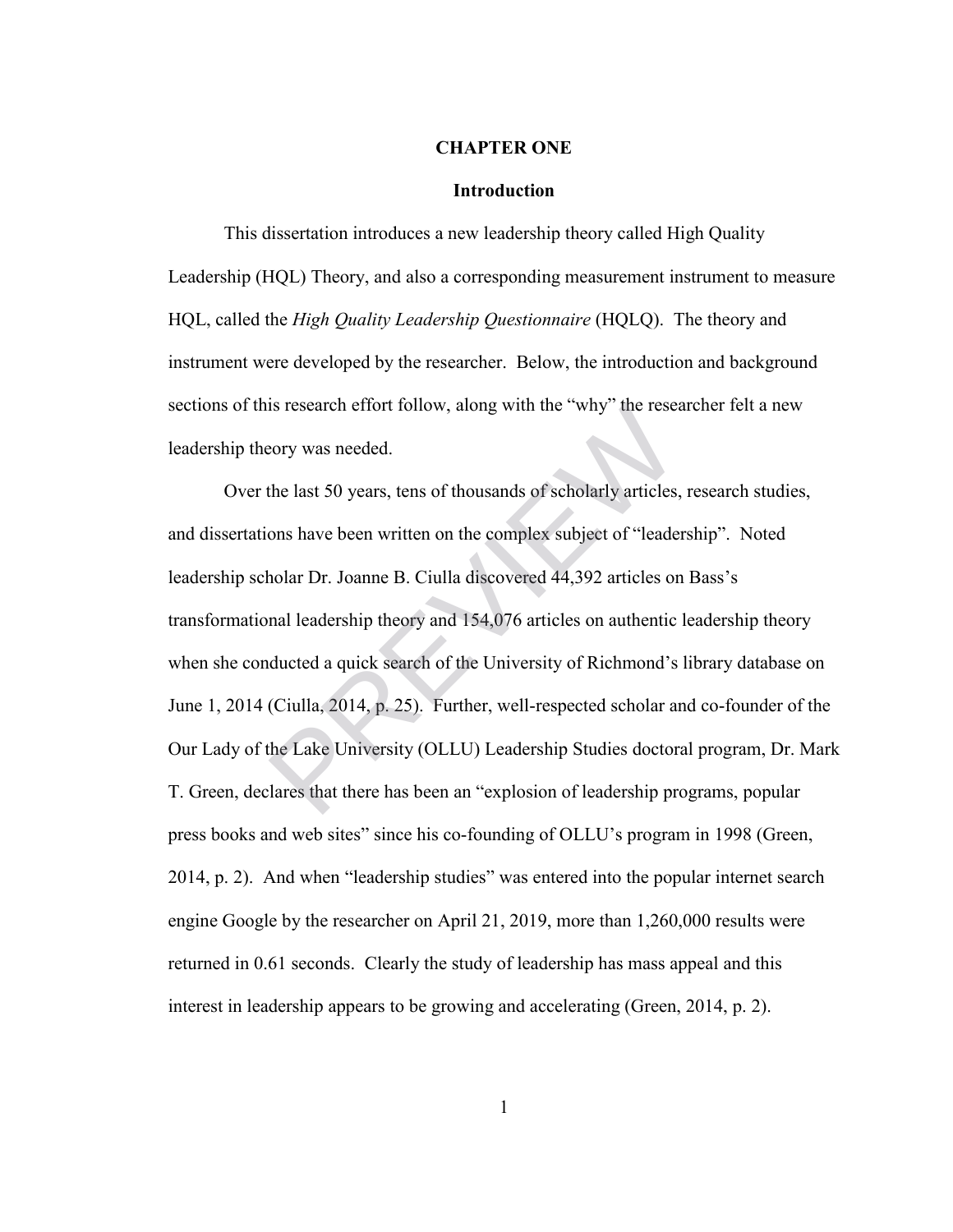In particular, there has been an abundance of scholarly research completed involving three foundational leadership theories: Leader Behavior - The Ohio State Studies (Stogdill, 1963), Full Range of Leadership (Bass & Avolio, 2004), and Authentic Leadership (Walumbwa, Avolio, Gardner, Wernsing, & Peterson, 2008). These theories are well-defined, empirically validated, and heavily utilized in scholarly research. They are known to have significant influence within leadership studies (Green, 2014).

Between the years 2000 and 2014, these theories were some of the most studied in global doctoral dissertations. 60 dissertations were written on Leader Behavior theory, 425 dissertations were written on Full Range of Leadership theory, and 47 dissertations were written on Authentic Leadership theory (Green, 2014). And it stands to reason that since 2014, even more dissertations have been written on these foundational scholarly leadership theories. een the years 2000 and 2014, these theories were some or al dissertations. 60 dissertations were written on Leade<br>ons were written on Full Range of Leadership theory, a<br>on Authentic Leadership theory (Green, 2014). And it

Leader Behavior theory was conceptualized to fill the need for "descriptions of individuals' actions when they acted as leaders of groups or organizations" (Bass & Bass, 2008, p. 539). It stemmed from earlier research focused on "traits" of leaders which had very limited success. By the late 1950's, it was felt that the study of leadership needed to shift focus on what leaders "did" and not what "traits" they embodied (Bass & Bass, 2008, p. 539). After a few versions of refinement, Leader Behavior theory resulted in 12 subscales or "constructs" of leader behavior. These Leader Behavior constructs are (Stogdill, 1963, p. 3): Representation, Demand Reconciliation, Tolerance of Uncertainty, Persuasiveness, Initiation of Structure, Tolerance and Freedom, Role Assumption, Consideration, Production Emphasis, Predictive Accuracy, Integration, Superior Orientation. Regarding Leader Behavior theory, the researcher will use only two of the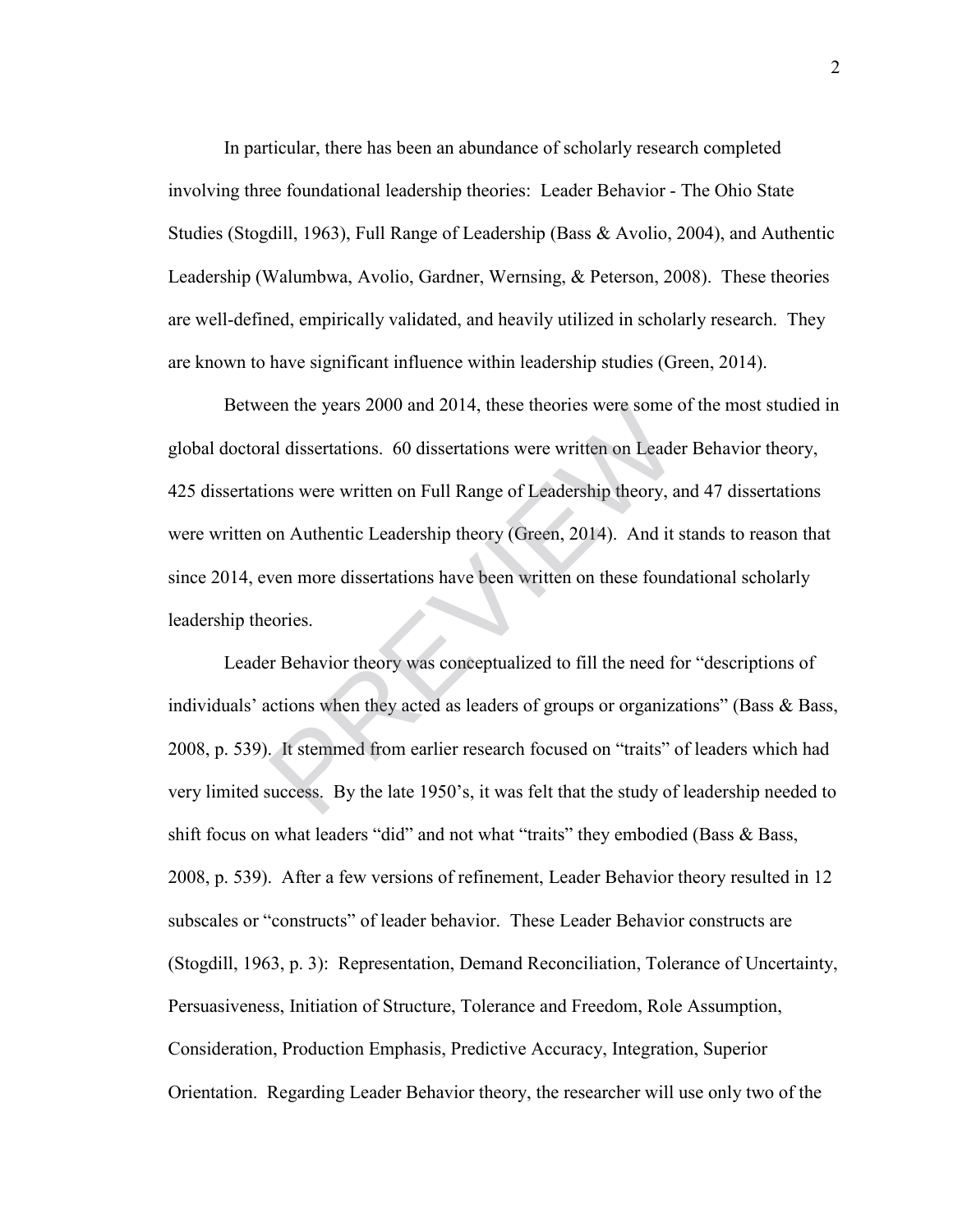constructs, those being Initiation of Structure and Consideration, in this study. There is an abundance of scholarly research (disproportionately so) on these two constructs (Green, 2014, p. 203) of Leader Behavior theory and completing research with this larger sample size is preferred.

Full Range of Leadership theory was developed to recognize that leadership behaviors should be considered on a spectrum (Full Range of Leadership Model) and that "every leader displays each style to some degree" (Bass & Avolio, 1994, p. 4). Full Range theory has 3 key leadership constructs (Transformational, Transactional, and Passive / Avoidant) with 9 components falling under these constructs (Bass & Avolio, 2004, p. 74). Specifically, Transformational leadership's components are Idealized Influence (Attributed - IIA), Idealized Influence (Behavioral - IIB), Individualized Consideration (IC), Inspirational Motivation (IM), and Intellectual Stimulation (IS). The components for Transformational leadership are often coined the "5 I's". Transactional leadership components include Contingent Reward (CR) and Management-by-Exception Active (MBEA). And finally, Passive / Avoidant components (considered "lack of leadership" components) include Management-by-Exception Passive (MBEP) and Laissez-Faire (LF). As stated, regarding these last two components, the researcher will not include these "non-leadership" components in this study (Ree & Carretta, 2017, p. 28). displays each style to some degree" (Bass & Avolio, I'<br>has 3 key leadership constructs (Transformational, Tra<br>bidant) with 9 components falling under these constructs<br>Specifically, Transformational leadership's component<br>t

The third leadership theory the researcher evaluated and compared was Authentic Leadership theory. Authentic Leadership theory is a fairly new theory of the early 2000's that demanded "we need a new kind of leader – the authentic leader" (George, 2003, p. 9) and this type of leadership is not about an "image or persona" (George, 2003, p. 11).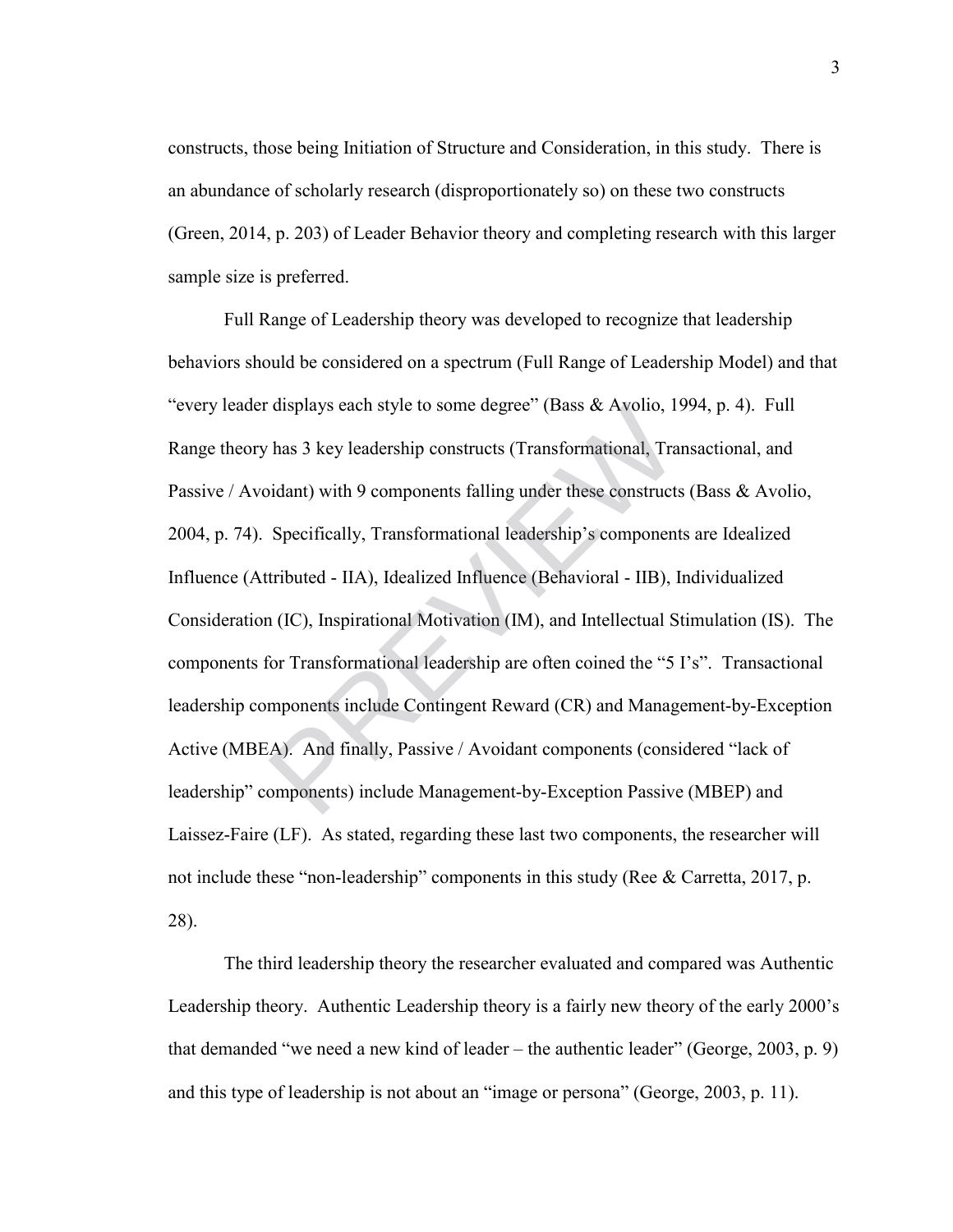Instead, this theory professes that we need leaders "guided by qualities of the heart, by passion and compassion, as they are by qualities of the mind" (George, 2003, p. 12). Authentic Leadership theory consists of four behaviors (Walumbwa et al., 2008) and these are Self-awareness, Balanced Processing, Internalized Moral Perspective, and Relational Transparency. More specifics on conceptional definitions for all of these theories will be shared later within this research.

Additionally, these three popular leadership theories all have empiricallyvalidated instruments to measure the factors (constructs, components, and behaviors) within the theories, and this was key to the researcher for choosing to compare HQL Theory and HQLQ to these. The popular instruments for these three theories are: the *Leader Behavior Description Questionnaire XII* (LBDQXII), the *Multifactor Leadership Questionnaire 5X* (MLQ5X) and the *Authentic Leadership Questionnaire* (ALQ). As aforementioned, regarding the MLQ5X, the researcher will not include the "nonleadership" components of the Full Range of Leadership theory that fall under the passive / avoidant constructs of this theory. These are MBEP and LF (Ree & Carretta, 2017, p. 28). Further, it is worth mentioning that although Authentic Leadership theory is a newer theory, and there have yet to be any meta-analyses published on the theory (Green, 2015, p. 385), Authentic Leadership theory references, more specifically, a moral compass of leadership. In his book *Authentic Leadership: Rediscovering the Secrets to Creating Lasting Value*, Bill George states (George, 2003, p. 20), "Leaders are defined by their values and their character.…These values define their holder's moral compass." Thus, the researcher felt this theory was a solid choice to compare and use in the development of HQL Theory and its HQLQ. ionally, these three popular leadership theories all have<br>ruments to measure the factors (constructs, components<br>cories, and this was key to the researcher for choosing to<br>IQLQ to these. The popular instruments for these t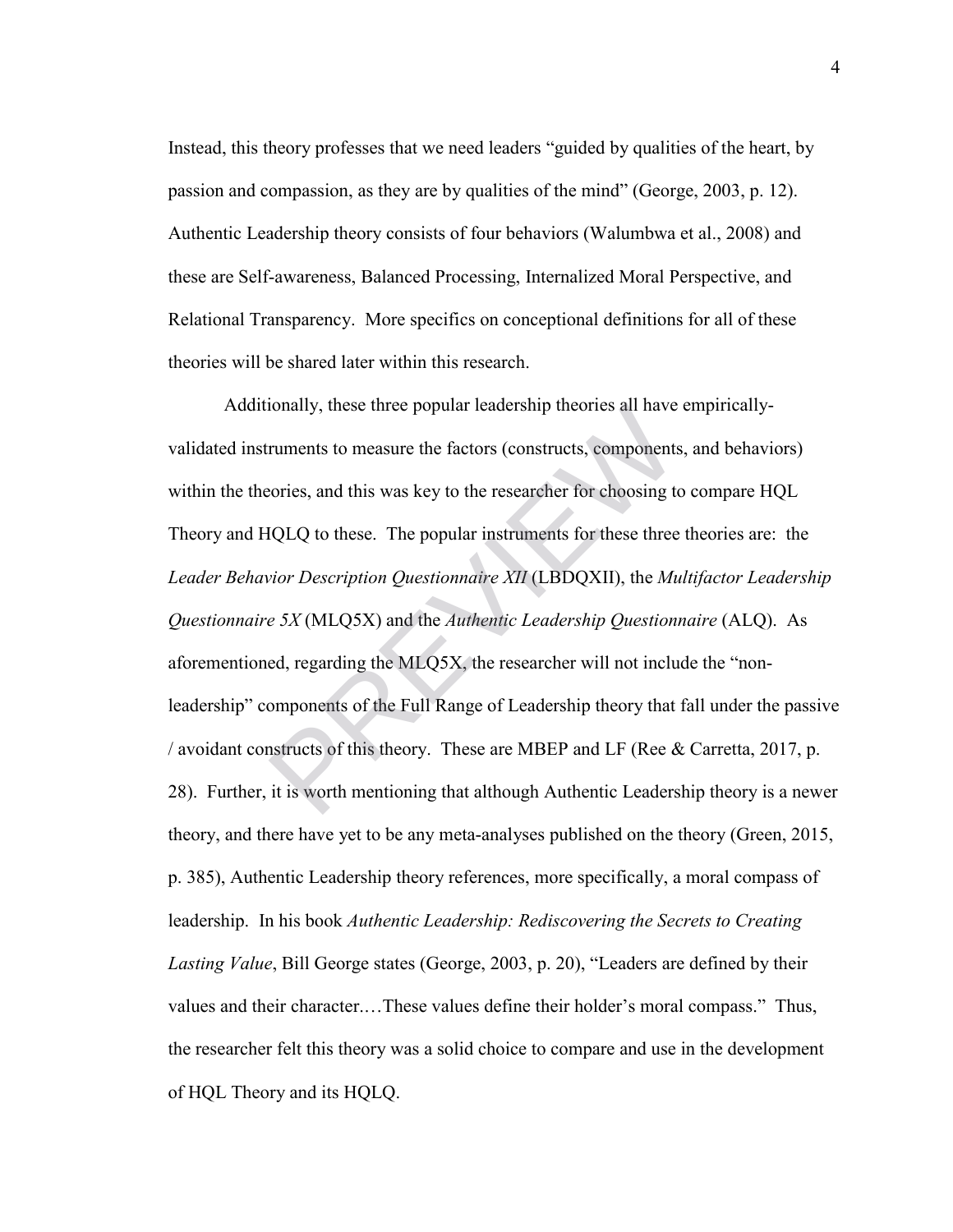Yet, leadership scholars have differing points-of-view about how (and even if) a moral compass and morality and ethics are even required for leadership (Levine & Boaks, 2014). Scholarly literature contains two points-of-view on the morality and leadership question. One, of course, is that leadership when defined needs to include a moral aspect. The other point is that leadership when defined does not need to include a moral aspect. Which brings us to what Ciulla calls the "the Hitler problem" (Ciulla, 2014, p. 15). Was Hitler a leader or not? James MacGregor Burns posits that Hitler was not a leader, but rather a "tyrant" (Burns, 1978, p. 3). Burns writes, "Leadership is one of the most observed and least understood phenomena on earth" (Burns, 1978, p. 2). He continues that "transforming leadership" absolutely must include an element of "morality" (Burns, 1978, p. 20). Contrast this to scholar Peter Northouse's understanding of leadership (as he defines it). Northouse does not include a moral component in his definition of leadership. Rather he simply defines leadership as a "process" of "influence" toward a common goal (Northouse, 2010, p. 3). Ciulla perhaps best concludes: "…the ultimate question in leadership studies is not 'What is the definition of leadership?' The ultimate point of studying leadership is 'What is *good* leadership (Ciulla, 2014, p. 16)?" r or not? James MacGregor Burns posits that Hitler was nt" (Burns, 1978, p. 3). Burns writes, "Leadership is or least understood phenomena on earth" (Burns, 1978, p. ming leadership" absolutely must include an element of C

Thus, this research study posits that a different standard for defining leadership is needed. One with a more holistic and inclusive definition of leadership. A refinement, so to speak, that goes beyond simply "influence" (Northouse, 2010, p. 3), but also includes a leader's moral motives to lead, and takes stock in leading with selflessness, integrity, and in a spiritually conspicuous way for followers to witness. Further, this study seeks a refined explanation of leadership that would ultimately advance a theory that provides a reasonable and scholarly "answer" to Ciulla's (2014) "Hitler problem".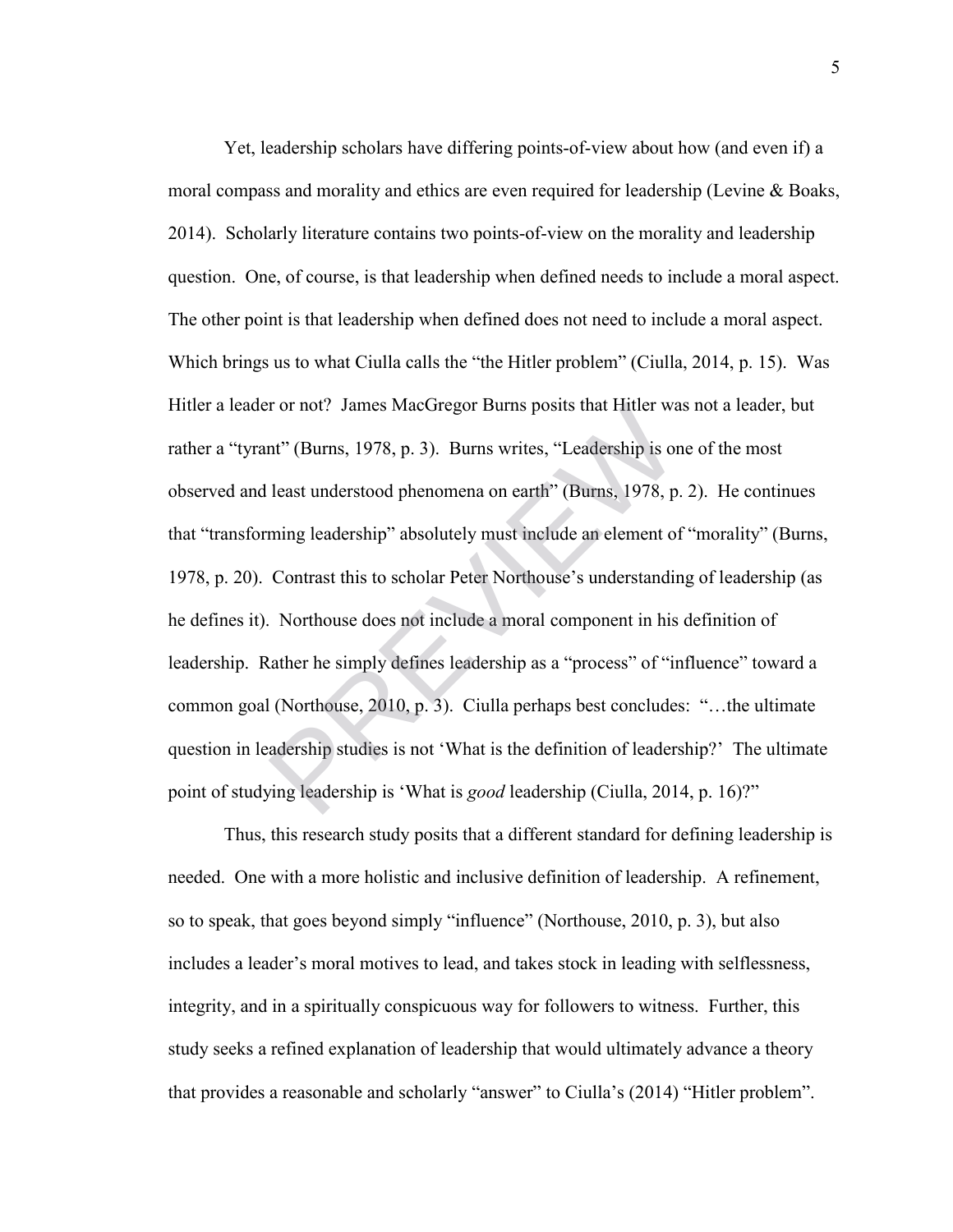Could Hitler influence? Absolutely. Was Hitler moral? One would have a very hard time answering "yes" to that question. And as stated, some feel Hitler was not a leader at all (Ciulla, 2014, p. 15). And therein lies the argument, the debate, the dilemma. Thus, HQL Theory was born. Pointedly and purposefully, this study seeks a "different" leadership definition. One that should help with these scholarly conflicts. As a new and unique theory, HQL Theory will not classify Hitler's leadership in terms of "good" or "bad" leadership, or even if Hitler "is" or "is not" a leader. Rather HQL Theory will classify Hitler's leadership somewhere on a spectrum: a spectrum between "high" quality leadership and "low" quality leadership.

This dissertation will argue that only "half" of what a high quality leader must possess is an ability to influence. Yes, influence to be certain, is a key leadership skill, and is a key element in most scholarly definitions of leadership. So, it might follow that Hitler only showed "one side" (influence) of successful leadership. The researcher posits that Hitler was perhaps strong in Capacity (effective) leader, if he had been administered the HQLQ. Yet, the researcher believes, Hitler would have scored dismally low in the Compass (moral) construct of HQL Theory. Therefore, the researcher is certain, based on HQL Theory, Hitler would not have been considered a high quality leader. thip, or even if Hitler "is" or "is not" a leader. Rather H<br>
r's leadership somewhere on a spectrum: a spectrum be<br>
d "low" quality leadership.<br>
dissertation will argue that only "half" of what a high qu<br>
ability to influe

In sum, there is no universally-accepted definition of leadership. There is no agreement among scholars that defining leadership requires both a technical / effective component and a moral component when defining leadership. And by researching the scholarly literature on leadership, it can be concluded that existing theories and measurement instruments appear to have some gaps when evaluating technical leadership and moral leadership in combination.

6